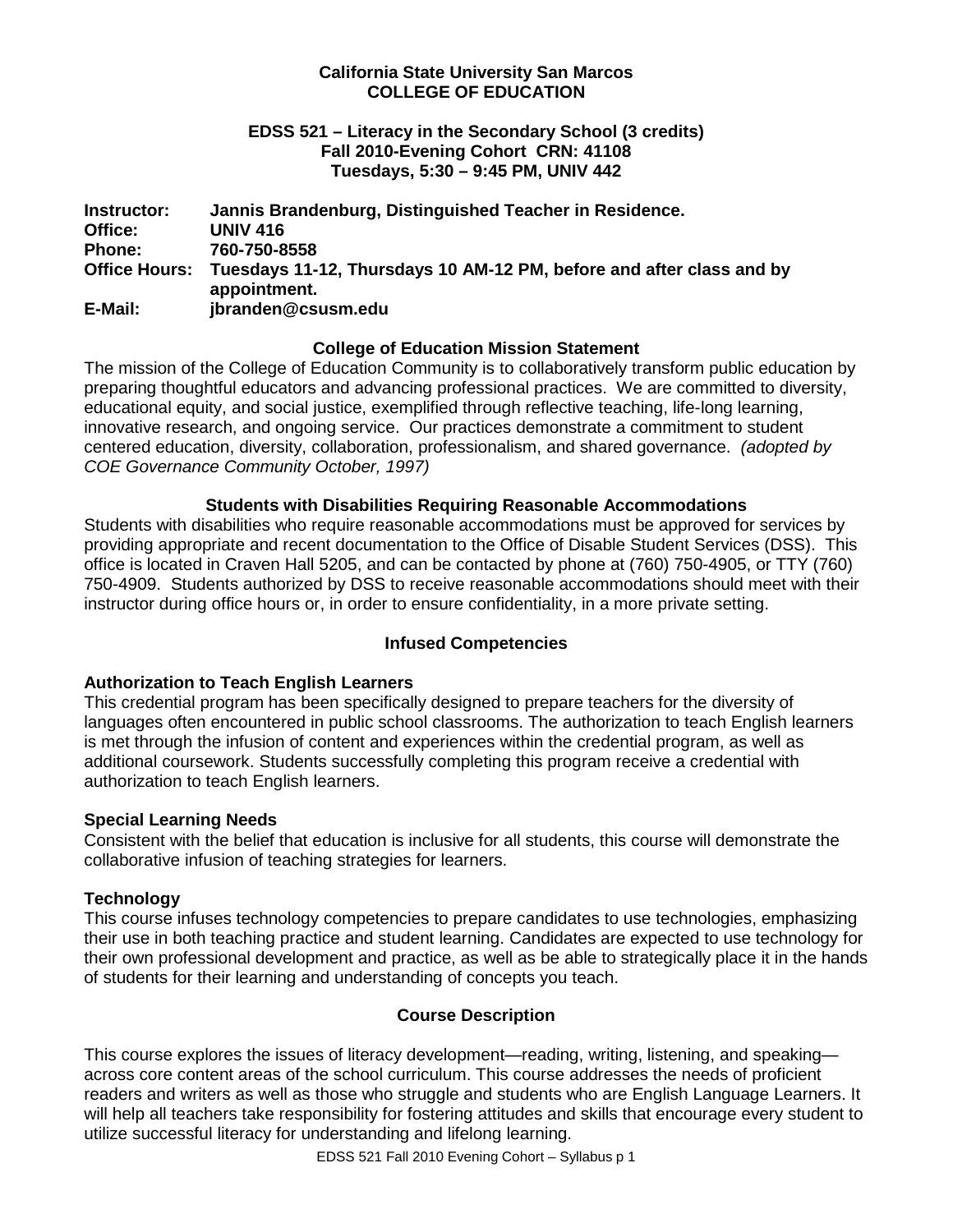# **Course Pre-requisite:**

Admission to the Single Subject/CLAD Teacher Credential program.

# **Teacher Performance Expectation Competencies**

This course is designed to help teachers seeking the Single Subject Credential to develop the skills, knowledge, and attitudes necessary to assist schools and district in implementing an effective program for all students. The successful candidate will be able to merge theory and practice in order to realize a comprehensive and extensive educational program for all students. The following TPE's are addressed in this course:

# **Primary Emphasis**

TPE 4 - Making Content Accessible TPE 3 - Interpretation and Use of Assessments

# **Also Emphasized:**

TPE 6c - Developmentally Appropriate Practices in Grades 9 -12

- TPE 2 Monitoring Student Learning During Instruction
- TPE 5 Student Engagement
- TPE 7 Teaching English Language Learners
- TPE 8 Learning about Students
- TPE 9 Instructional Planning
- TPE 11 Social Environment
- TPE 12 Professional, Legal, and Ethical Obligation
- TPE 13- Professional Growth
- TPE 14 Educational Technology
- TPE 15 Social Justice and Equity

# **California Teacher Performance Assessment (CalTPA)**

Beginning July 1, 2008 all California credential candidates must successfully complete a stateapproved system of teacher performance assessment (TPA), to be embedded in the credential program of preparation. At CSUSM this assessment system is called the CalTPA or the TPA for short.

To assist your successful completion of the TPA a series of informational seminars are offered over the course of the program. TPA related questions and logistical concerns are to be addressed during the seminars. Your attendance to TPA seminars will greatly contribute to your success on the assessment.

Additionally, COE classes use common pedagogical language, lesson plans (lesson designs), and unit plans (unit designs) in order to support and ensure your success on the TPA and more importantly in your credential program

**Core Principles and Essential Questions** we will pursue throughout the course:

- 1. Reading Processes: Literacy processes and factors that affect reading development and proficiency are complex.
	- How do elements of the reading process influence skilled or proficient reading?
	- What is the role of metacognition during the reading process?
	- What role does background knowledge play in reading?
	- How do teachers incorporate their knowledge of reading theories and processes into content lessons?
- 2. Comprehension and Content Learning: Comprehension and content learning are increased through vocabulary development, and writing, listening, discussion, and reading texts.
	- How do teachers support adolescents' reading fluency, comprehension, and content learning?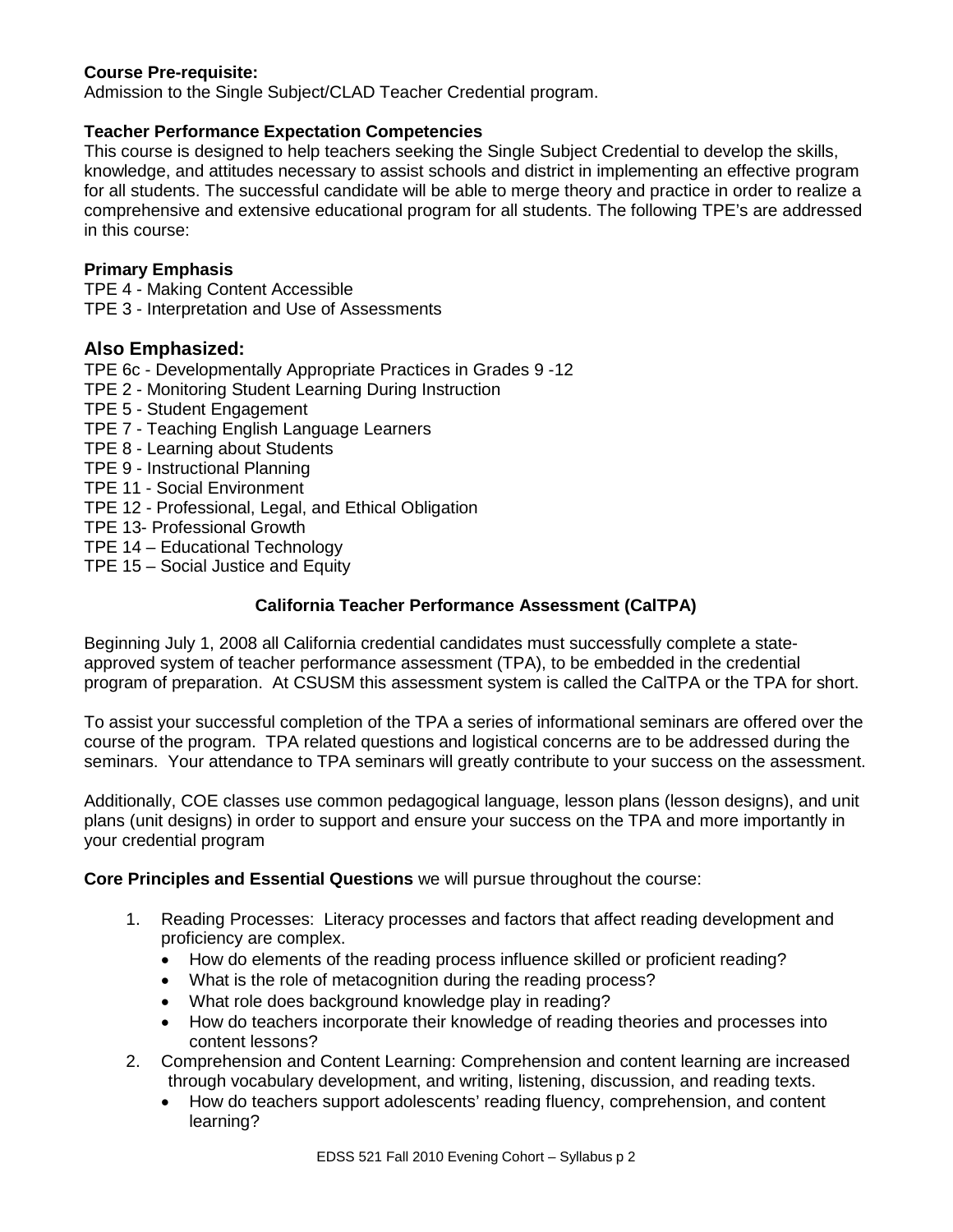- How do teachers support comprehension of content text through vocabulary development?
- How do teachers use writing in various genres to help adolescents understand nonfiction texts, including informational and expository texts?
- How do teachers use discussion and instructional conversations to support reading comprehension?
- 3. Adolescent Literacy: Proficient adolescent readers engage in reading texts critically and deeply.
	- Given what we know about who adolescents are, how they learn, and what they read, how do teachers motivate them to engage meaningfully with text?
	- How do teachers draw on adolescents' multiple literacies to create a foundation for academic literacy?
	- How do teachers use critical literacy to deepen adolescents' comprehension of multiple texts?
	- How can teachers create classroom environments that facilitate the social interaction necessary for adolescents' literacy development?
- 4. Assessment: Informal and formal literacy assessments guide effective secondary content instruction.
	- How do content teachers use literacy assessments to determine their students' reading and writing abilities, backgrounds, and interests?
	- How do teachers use informal and formal assessment findings to guide the design and implementation of content lessons?
	- How do teachers select and evaluate the appropriateness of texts for their particular students?
	- When and how should teachers refer students to a reading specialist or for special education services?
- 5. Differentiation: Adolescents learn most effectively when instruction addresses their academic, linguistic, and cultural needs and interests.
	- What is differentiated instruction?
	- How do teachers effectively differentiate instruction?
	- In what ways do teachers select and adapt texts and other content materials for students with diverse literacy needs?
	- What instructional approaches and strategies should be selected to make content accessible for all students?
- 6. Planning and Integration: Effective content lessons include the integration of literacy strategies for the purpose of content learning.
	- How do teachers use literacy strategies to promote literacy development and content learning?
	- How do teachers select and coordinate literacy strategies to support students' access to text?
	- How do teachers select and coordinate literacy strategies to help students develop into proficient writers?
	- How do teachers use literacy strategies to foster metacognition and critical thinking in their students?

# **Required Texts**

Fisher, D. & Frey, N. (2008). *Improving adolescent literacy: strategies at work.* (2<sup>nd</sup> ed). Pearson, Merrill, Prentice Hall: Upper Saddle River, NJ.

Any textbook that is used to teach your content area to middle or high school students. Check your school sites, teacher friends, student friends, etc. for borrowing rights. Let the instructor know if you are having trouble finding a textbook.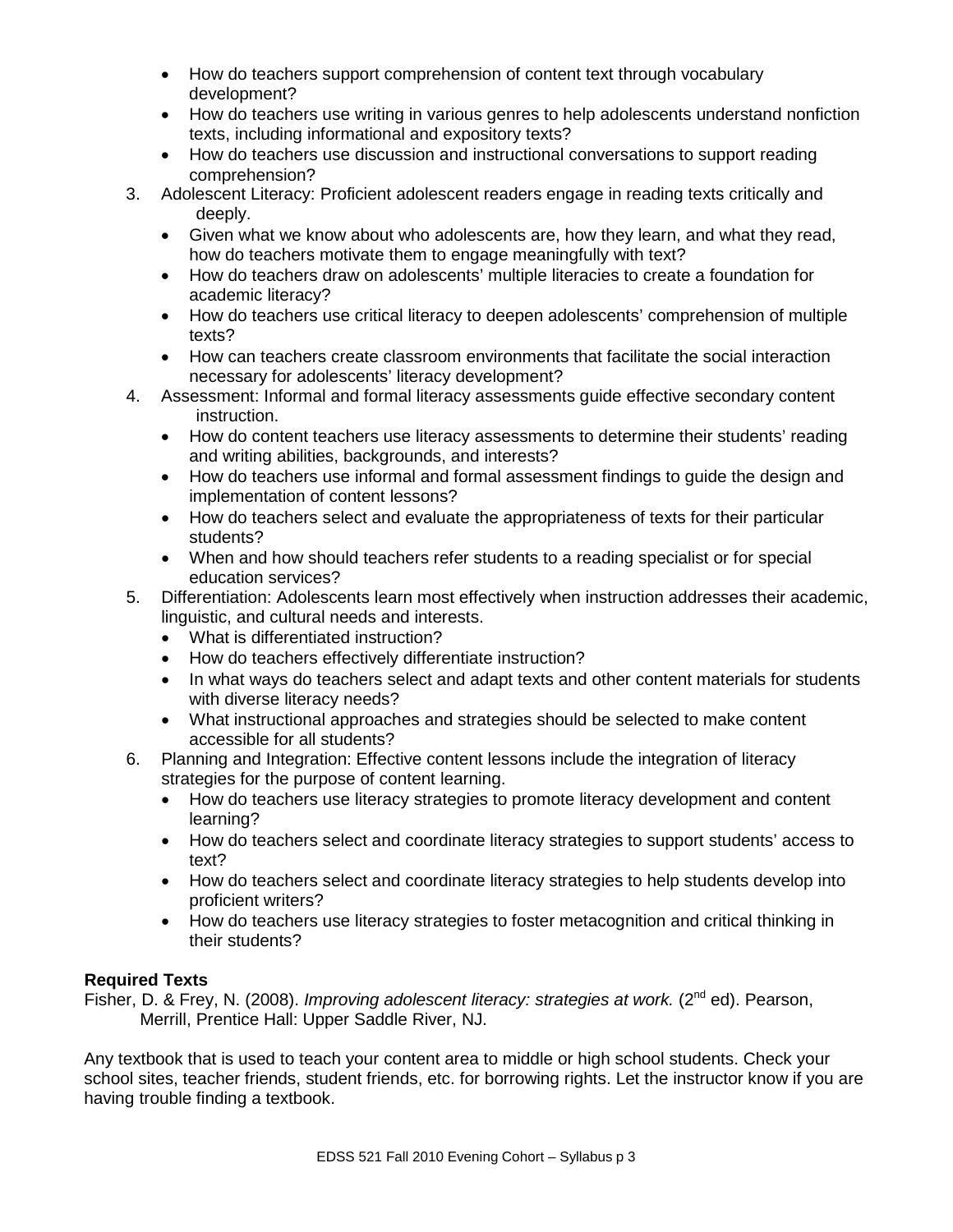## **All University Writing Requirement**

Every course at the university must have a writing requirement of at least 2500 words. This will be met through written responses in assignment required such as assessments, lessons plans, reading and reflections.

# **CSUSM Academic Honesty Policy**

"Students will be expected to adhere to standards of academic honesty and integrity, as outlined in the Student Academic Honesty Policy. All written work and oral presentation assignments must be original work. All ideas/materials that are borrowed from other sources must have appropriate references to the original sources. Any quoted material should give credit to the source and be punctuated with quotation marks.

Students are responsible for honest completion of their work including examinations. There will be no tolerance for infractions. If you believe there has been an infraction by someone in the class, please bring it to the instructor's attention. The instructor reserves the right to discipline any student for academic dishonesty in accordance with the general rules and regulations of the university. Disciplinary action may include the lowering of grades and/or the assignment of a failing grade for an exam, assignment, or the class as a whole."

Incidents of Academic Dishonesty will be reported to the Dean of Students. Sanctions at the University level may include suspension or expulsion from the University.

#### **Plagiarism:**

As an educator, it is expected that each student will do his/her own work, and contribute equally to group projects and processes. Plagiarism or cheating is unacceptable under any circumstances. If you are in doubt about whether your work is paraphrased or plagiarized see the Plagiarism Prevention for Students website [http://library.csusm.edu/plagiarism/index.html.](http://library.csusm.edu/plagiarism/index.html) If there are questions about academic honesty, please consult the University catalog.

#### **Electronic Communication Protocol:**

Electronic correspondence is a part of your professional interactions. If you need to contact the instructor, e-mail is often the easiest way to do so. E-mail and on-line discussions are a very specific form of communication, with their own nuances and etiquette. Please be mindful of courtesies and limitations with regard to professional e-mail, on-line discussion messages you send to your colleagues, to faculty members in the College of Education, or to persons within the greater educational community. All electronic messages should be crafted with professionalism and care. A guiding principle when writing an email is to assume that everyone in your school district will be reading it, including your principal.

It is my intention to respond to all received e-mails in a timely manner, but please be patient, especially when posting queries or sending emails on weekends and holidays, late at night, or early in the morning. If you have a multifaceted question or issue, please visit during office hours, make an appointment, or you may always call me as well.

#### **Classroom Courtesy:**

- Please turn off or silence your cellular phones.
- If you choose to bring food, please make sure that it does not interfere with presentations, your participation or instruction.
- Please refrain from having private conversations during class.
- Please refrain from texting and engaging in computer games during class.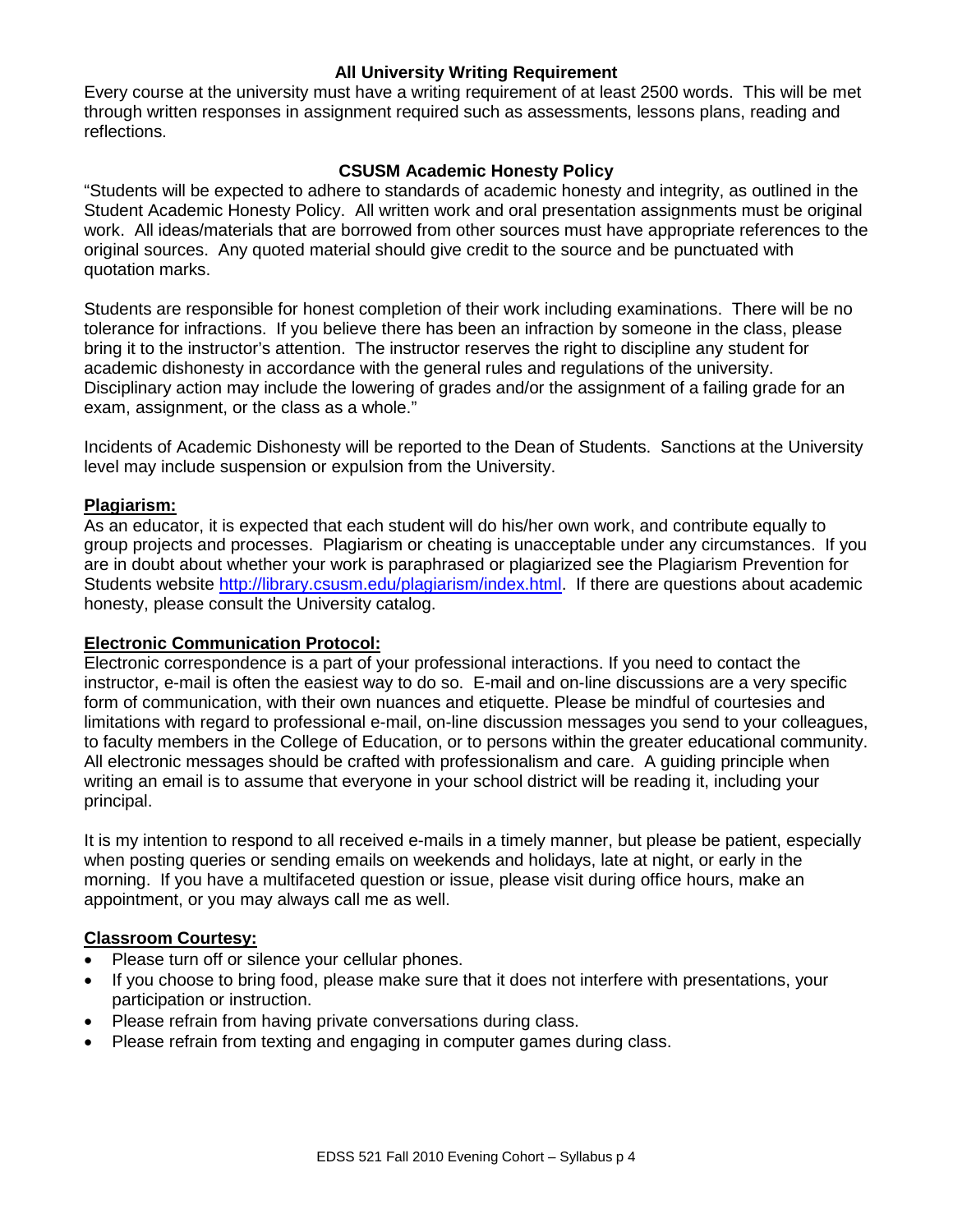# **Attendance:**

This course and teaching in general are participatory; therefore, your attendance and participation are important. Students are encouraged and **expected** to attend all sessions during the course, Teachers do not arrive late, leave early, or leave their class during the day. Absences and late arrivals/early departures will affect the final grade much as it would affect evaluation in the work place. The College of Education attendance policy states, "At a minimum, students must attend more than 80% of class time, or s/he may not receive a passing grade for the course at the discretion of the instructor. Individual instructors may adopt more stringent attendance requirements." Should you have extenuating circumstances, please contact the instructor prior to class. If you miss one session or leave early or arrive late for more than 3 sessions, you cannot receive a grade of A. If you miss two or more class sessions you cannot pass the class. Please remember to sign in at each session.

# **Assigned Readings:**

The class readings are an extremely important part of the class. Students are expected to complete the assigned readings prior to the class session in which they are noted.

## **Assignments**

**Learning Guide for Single Subject Credential program Handbook:** Please use the handout that you received at Orientation regarding the Single Subject Credential Program Handbook.

**Responses to Reading:** Assigned reading and the accompanying reader responses are to be completed before class and posted on Moodle prior to the beginning of class, unless otherwise noted. **You will not be able to post your response or receive credit after class begins.** You will need to bring a copy of your reading response to class for a reference during discussions. For each class session there will be a discussion or other activity based on information from the reading, for which everyone is expected to knowledgeably participate. To support the reading and learning each week, we will try a different strategy designed to "hold your thinking." The strategies will come from your texts. **(Supports all principles)**

**Literacy Autobiography:** The literacy autobiography is a chance for you to *reflect* upon and consider the implications of your own literacy history, both in and out of school. This constitutes a set of ideas about the nature of literacy and your ability to understand the teaching of it. **(Principles 1, 3)**

**Self Assessment on Teacher Dispositions:** Professionalism is an essential focus of the credential program. Awareness of your own behaviors is the road to growth as you learn all aspects of your chosen profession. Please complete a self assessment at the end of the first half of the semester. Download the dispositions self evaluation form from the Teacher Candidate Handbook forms section on the COE website. This should be word processed for submission. (TPE 13)

*Teacher education is a professional preparation program. Students will be expected to adhere to standards of dependability, academic honesty and integrity, confidentiality, and writing achievement. Because it is important for teachers to be able to effectively communicate their ideas to students, colleagues, parents, and administrators, writing that is original, clear and error-free is a priority in the College of Education.* 

**Content Literacy Lesson Design (Critical Assessment Task)**: Using an appropriate reading selection from your content area as the instructional focus, create a reading and writing lesson design. Use the single subject lesson design format. **Submit a paper copy of your lesson design along with a self assessment using the lesson design rubric included later in the syllabus.** Principles 2, 5, 6, and TPE 4.

**Student Case Study (Critical Assessment Task)**: A detailed description of the Case Study is included later in the syllabus. The case study involves your working closely with an adolescent who has special needs to identify his/her learning issues and preferences especially with regards to strengths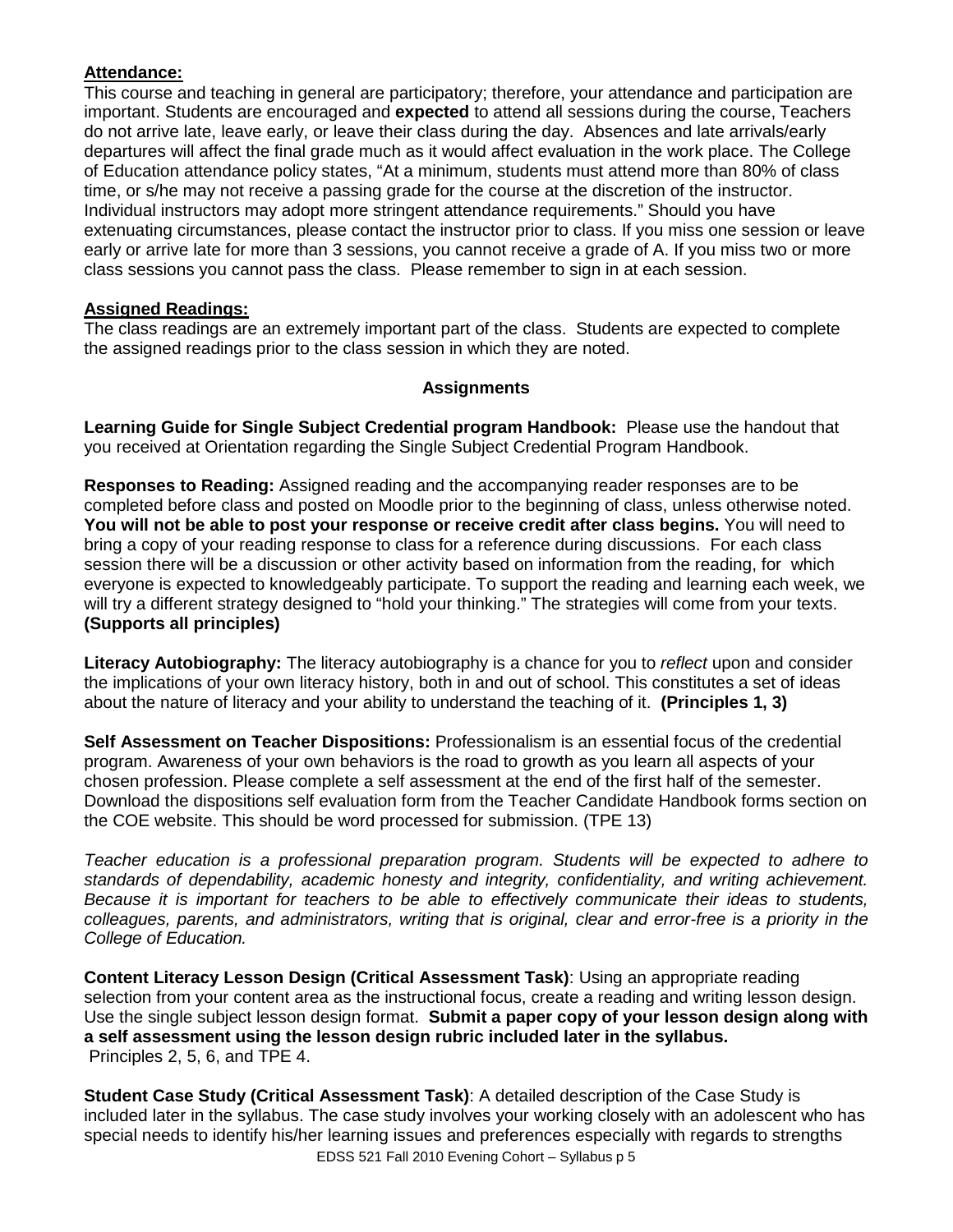and weaknesses in literacy, to develop differentiation strategies, and to reflect on the implications for your teaching. **Submit a paper copy of your Case Study along with a self assessment using the rubric included later in the syllabus.**

**(All principles) (Assists with TPA, 2, 3, 4)**

## **Reflective Essay:**

Please submit a **one to two page reflective** paper that succinctly describes what you have learned over the duration of the course. Please include personal connections, explanations as to how and why your perspective as an educator has changed, or is changing, and what you think your next steps will be in understanding the needs of students. Please focus on Social Justice and Equity as it relates to literacy. (TPE 13)

## **COURSE REQUIREMENTS AND GRADE DISTRIBUTION:**

| Responses to Reading/ Credential Handbook Learning Guide 10% |     |  |
|--------------------------------------------------------------|-----|--|
| Literacy Autobiography                                       | 10% |  |
| <b>Content Literacy Design</b>                               | 25% |  |
| <b>Student Case Study</b>                                    | 25% |  |
| Self Assessment on Teacher Dispositions                      | 10% |  |
| <b>Reflective Essay</b>                                      | 10% |  |
| Attendance and Participation                                 | 10% |  |

100%

#### **Summative Assessment Rubric/ Grade Descriptors**

**A=Exceeds Expectations:** The student consistently performs and participates in an **exemplary** manner. Each assignment receives in-depth exploration and reflection based upon research, observations and classroom implementation, when possible. All work is submitted in a professional manner using APA style when appropriate. Presentations are consistent with professional expectations, providing appropriate visual aids, appropriate handouts, and are well prepared. Professional and responsible behavior, including timely attendance and submission of assignments, are practiced in a consistent manner.

**B=Adequately Meets Expectations**: The student meets outcomes expectations in a **satisfactory** manner. Each assignment is based upon research, observations and classroom implementation, when possible. Generally, work is submitted in a professional manner using APA style when appropriate. Generally, presentations are consistent with professional expectations, providing appropriate visual aids, appropriate handouts, and are well prepared. Most of the time, professional and responsible behavior, including timely attendance and submission of assignments, are practiced in a consistent manner.

**C=Minimal Performance:** The student's skills are weak and do not meet expectations. Each assignment is based upon opinion rather than research, theory, and best practices. Reflection is shallow. Assignments are submitted without APA style, thorough proofreading and organization. The student needs a great deal of guidance. The student is consistently late with work and has classroom attendance problems.

**"D" or "F" students** fail to meet the minimum requirements of a "C." The specific grade will be determined based on rate of assignment completion, attendance, etc.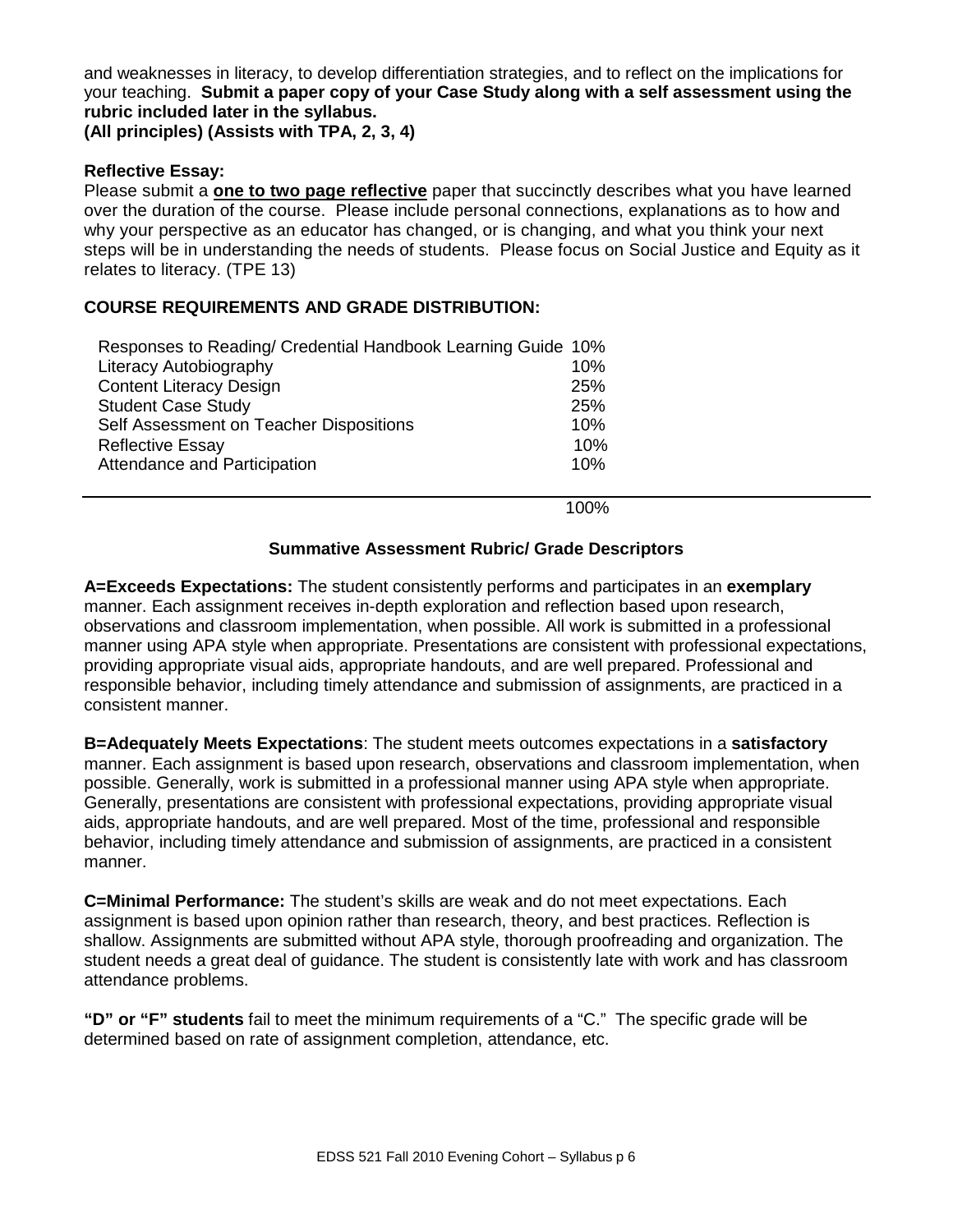## **FORMAT FOR WRITTEN ASSIGNMENTS**:

- Word processed for hard- copy assignments
- 1" margins, double- spaced, 12 point in a standard font
- Correct use of grammar, spelling and punctuation.
- Submit assignments on time (late submission = one grade reduction for each day)
- Name and date on assignment (typed in)
- Written in APA format

#### **NOTES**

- $\triangleright$  Students must meet the attendance requirements to be eligible for the grade described. It is a "prerequisite" for earning a particular grade.
- $\triangleright$  No assignments will be accepted after one week past the due date.
- $\triangleright$  Students falling in between grade levels will earn a + or depending on where they meet the criteria most fully.
- $\triangleright$  In order to receive a California State Teaching Credential, you must maintain a B average in your College of Education classes and receive no lower than a C+ in any one course. A grade lower than a C+ indicates serious concern about a student's readiness for a teaching credential—significant concerns exist about his/her quality of learning, quality of work, etc. If you are concerned about meeting this requirement at any time, you should talk with your instructor immediately.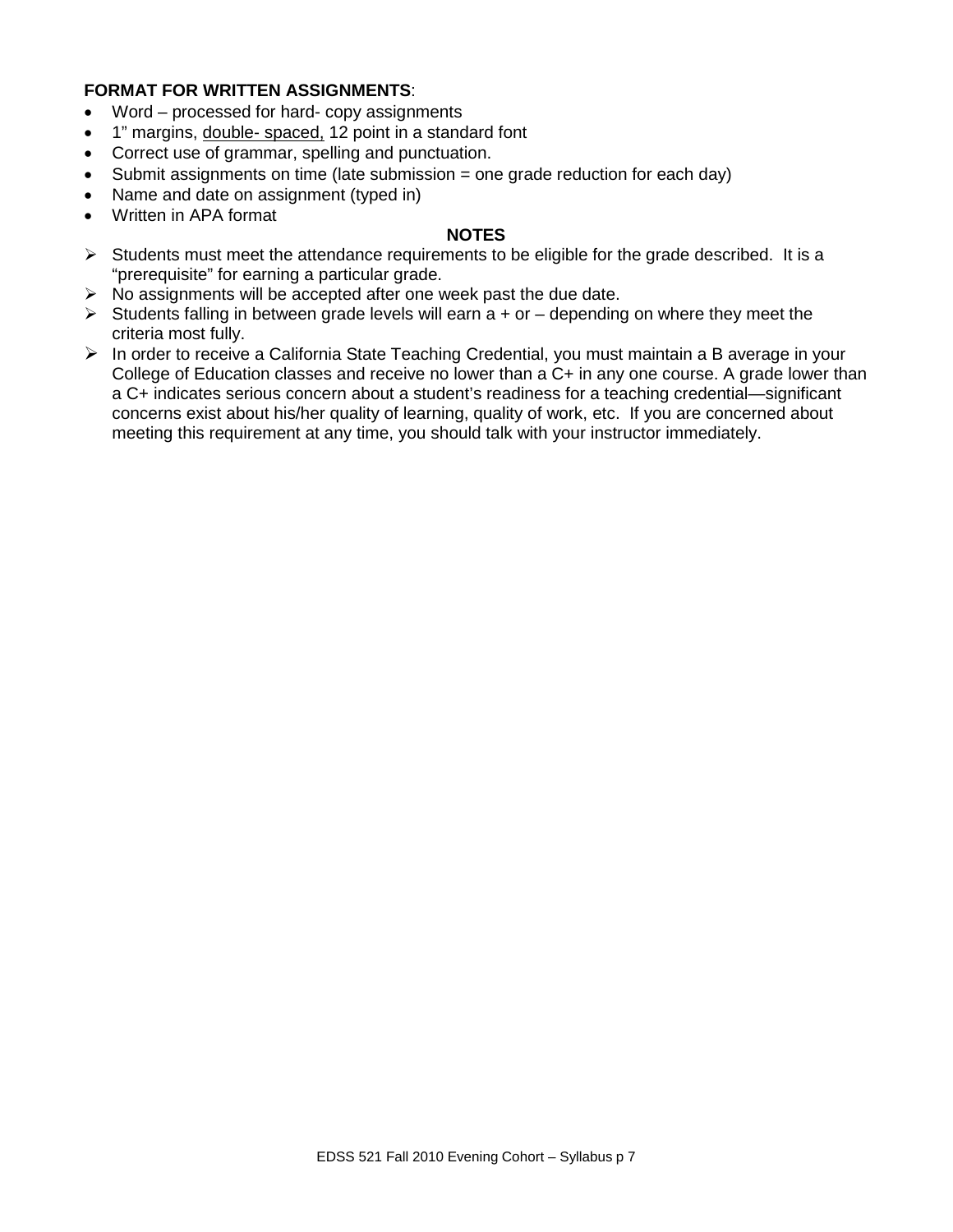# **Tentative Calendar (Subject to Change) Please bring all of your texts to class each week.**

| <b>Session</b>                             | <b>Topic</b>                                                                                                                                                                             | Learning for the week/ Reading                                                                                                                                                                                                                                                                                                                                                                                                                                                                                      | <b>Assignment</b>                                                                                                                |
|--------------------------------------------|------------------------------------------------------------------------------------------------------------------------------------------------------------------------------------------|---------------------------------------------------------------------------------------------------------------------------------------------------------------------------------------------------------------------------------------------------------------------------------------------------------------------------------------------------------------------------------------------------------------------------------------------------------------------------------------------------------------------|----------------------------------------------------------------------------------------------------------------------------------|
| Session I<br>Date:<br>$8 - 31$             | • Introductions and<br>course syllabus<br>• Literacy and content<br>teaching<br>• Narrative and<br><b>Expository text</b><br>• Literacy Practices<br>• Discuss Literacy<br>Autobiography | Bring text for the course<br>$\bullet$<br>Please print out and bring a copy of the<br>article "Relearning Oil Spill Lessons"<br>Read: Fisher and Frey Chp 1<br>Online Reader: Tovani p 17-21<br>$\bullet$<br>Read: The Teacher dispositions document<br>$\bullet$<br>in your syllabus                                                                                                                                                                                                                               | Learning Guide for<br>Single Subject<br><b>Credential Program</b><br>Handbook-Write-up.<br>Please bring a hard<br>copy to class. |
| Session II<br>Date:<br>$9 - 07$            | • Anticipatory<br><b>Activities</b><br><b>Adolescent Literacy</b><br>$\bullet$<br>Jigsaw<br>Classroom<br><b>Structures</b><br>Marking the text                                           | Read: Fisher and Frey Chp 2<br>$\bullet$<br>Online Reader: Tovani p 23-34<br>$\bullet$<br><b>Online Reader: Autobiography (Read this</b><br>$\bullet$<br>before you complete you Literacy<br>Autobiography)<br>Please print out and bring a copy of the<br>article "Teenage Social Butterflies"<br>Please print out and bring a copy of your<br>$\bullet$<br>assigned section of, "What Content-Area<br><b>Teachers Should Know About Adolescent</b><br>Literacy" AND the accompanying Jigsaw<br>and SQ3R handouts. | Due: Literacy<br>Autobiography<br><b>AND</b><br>Self-Assessment on<br><b>Teacher Dispositions</b>                                |
| Session III<br>Date:<br>$9 - 14$           | <b>Guest Speaker: Mike</b><br>$\bullet$<br><b>Stanley</b><br><b>Reading Processes</b><br><b>Writing Processes</b><br>Vocabulary<br>Development<br>Charting the Text                      | Read: Fisher and Frey Chp. 4<br>$\bullet$<br><b>Online Reader:</b> Literacy in Science: A<br><b>Natural Fit</b><br>Please print out and bring a copy of the<br>articles: "Limiting Drug Prices," AND<br>"Reform without Drug price Limits"<br>Choose the text you will use for your<br>$\bullet$<br>Literacy Lesson Design and bring it to class<br>Work on case study and lesson design                                                                                                                            | Due: Reading<br>Response #1 in the<br>format of a Double<br>Entry- Journal- please<br>bring hard-copy to<br>class.               |
| Session <sub>IV</sub><br>Date:<br>$9 - 21$ | • Read-alouds and<br><b>Shared Readings</b><br>Writing in the<br>Margins<br>Grading and<br>Evaluating                                                                                    | Read: Fisher and Frey Chp 5<br>$\bullet$<br><b>Online Reader: Tovani pages 35-61</b><br><b>Online Reader: From Inside Out: Grading</b><br>$\bullet$<br>and Evaluating<br>Please bring in a copy of the articles: "How<br>Many Calories Would You Like with Those<br>Fries?" AND" Pink Slip Ronald"                                                                                                                                                                                                                  | Due: Reading<br>Response #2<br>Post on Moodle                                                                                    |
| Session V<br>Date:<br>$9 - 28$             | • Guest Speaker:<br>Doug Fisher- Class<br>begins at 3PM.                                                                                                                                 | <b>Guest Speaker</b><br>$\bullet$<br>Bring draft of literacy lesson design<br>$\bullet$                                                                                                                                                                                                                                                                                                                                                                                                                             | Reading Response #3<br>Post on Moodle                                                                                            |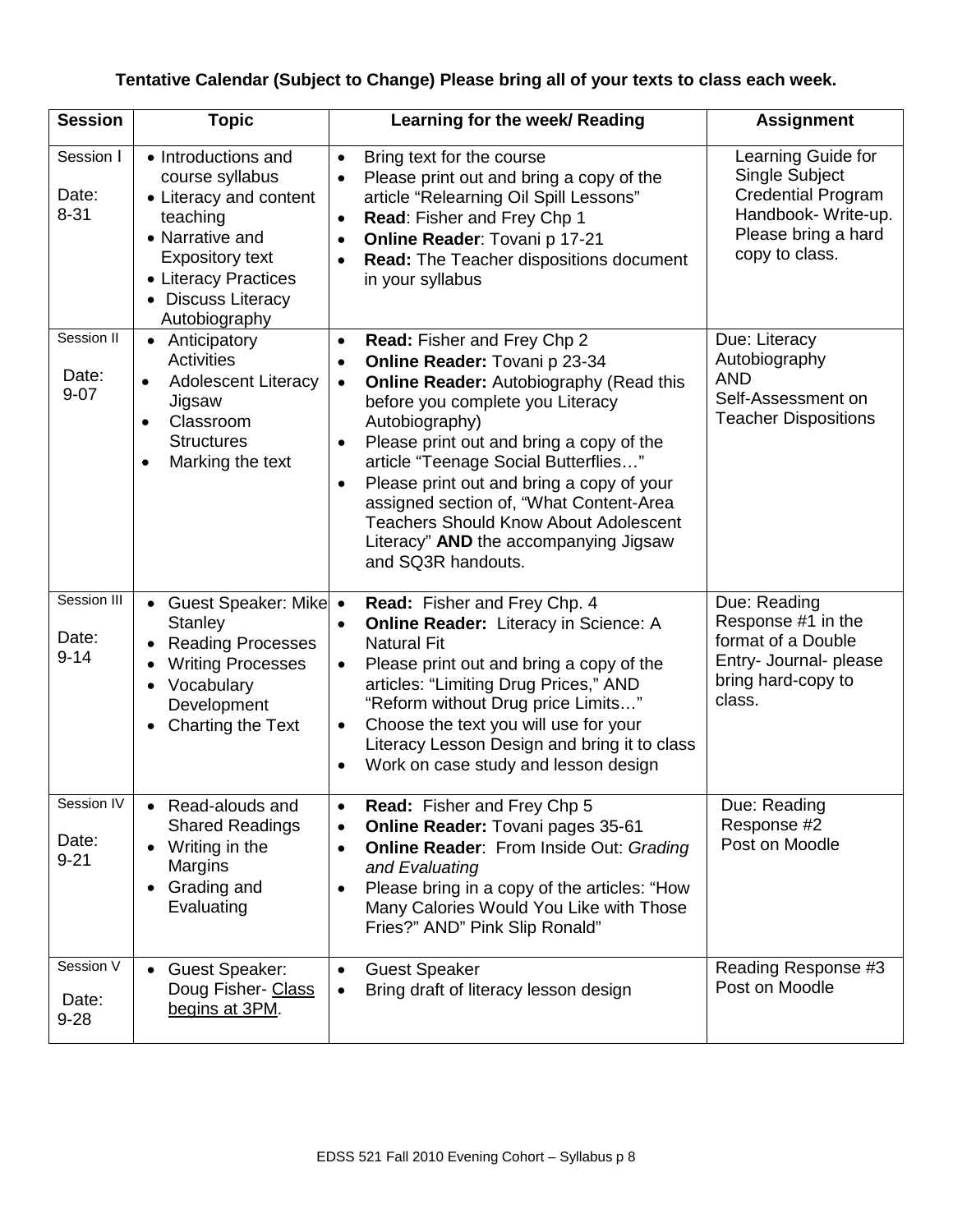| Session VI<br>Date:<br>$10-5$                         | Connecting to the<br>$\bullet$<br><b>Text</b><br>Questioning<br><b>Strategies</b><br>• Higher Order<br><b>Thinking Skills</b><br><b>Diverse Learners</b><br><b>Differentiation</b><br>$\bullet$<br><b>Content Reading</b><br>Planning and<br>$\bullet$<br>integration | Read: Fisher and Frey Chp 6<br>$\bullet$<br>Online Reader: Tovani pages 67-70, 72-<br>$\bullet$<br>78, 80-86<br>Bring a draft of your case study                                                                                                                                                               | Due: Literacy Lesson<br>Design                                                                                                                                                                              |
|-------------------------------------------------------|-----------------------------------------------------------------------------------------------------------------------------------------------------------------------------------------------------------------------------------------------------------------------|----------------------------------------------------------------------------------------------------------------------------------------------------------------------------------------------------------------------------------------------------------------------------------------------------------------|-------------------------------------------------------------------------------------------------------------------------------------------------------------------------------------------------------------|
| Session<br>VII<br>Date:<br>$10 - 12$                  | <b>Guest Speaker:</b><br>$\bullet$<br>LuzElena Perez-<br>class begins at 4PM<br>in Kellogg 5102<br><b>Graphic Organizers</b><br>$\bullet$<br><b>Writing Process</b><br>$\bullet$<br><b>Writing Strategies</b><br>$\bullet$<br>for English<br>Language Learners        | Read: Fisher and Frey Chp 7<br>$\bullet$<br><b>Online Reader: I Was Bitten By a Scorpion</b><br>$\bullet$<br>Please bring in a copy of the article<br>$\bullet$<br>"Despite Spike in 'Distracted Driving'"<br>Bring a much better draft of your case study<br>Download and bring copy of full text of TPA<br>3 |                                                                                                                                                                                                             |
| Session<br>VIII<br>Date:<br>$10 - 19$                 | Making and Taking<br>$\bullet$<br><b>Notes</b><br>Teaching<br>$\bullet$<br>Discussion as a<br>strategy                                                                                                                                                                | Read: Fisher and Frey Chp 8<br>$\bullet$<br><b>Online Reader: Silent Voices: What</b><br>$\bullet$<br>happens to quiet students during<br>classroom discussions?                                                                                                                                               | Due: Literacy Case<br>Study                                                                                                                                                                                 |
| Session IX<br>Date:<br>$10 - 26$                      | Writing to Learn<br>$\bullet$<br>What will your<br>$\bullet$<br>literacy-rich<br>classroom look like?                                                                                                                                                                 | Read: Fisher and Frey Chp 9<br>$\bullet$<br>Online Reader: Thinking, Not Shuffling<br>$\bullet$<br>Download and bring a copy of full text of<br>TPA <sub>4</sub>                                                                                                                                               | Due: Reading<br>Response #4 How does<br>writing to learn help you<br>to provide differentiation<br>in assessment? How can<br>you scaffold and<br>differentiate writing<br>instruction for your<br>students? |
| Session X<br>Date:<br>week of<br>$12-6$<br><b>TBD</b> | End of semester<br>celebration and<br>reflection                                                                                                                                                                                                                      |                                                                                                                                                                                                                                                                                                                | Due: Reflective Essay                                                                                                                                                                                       |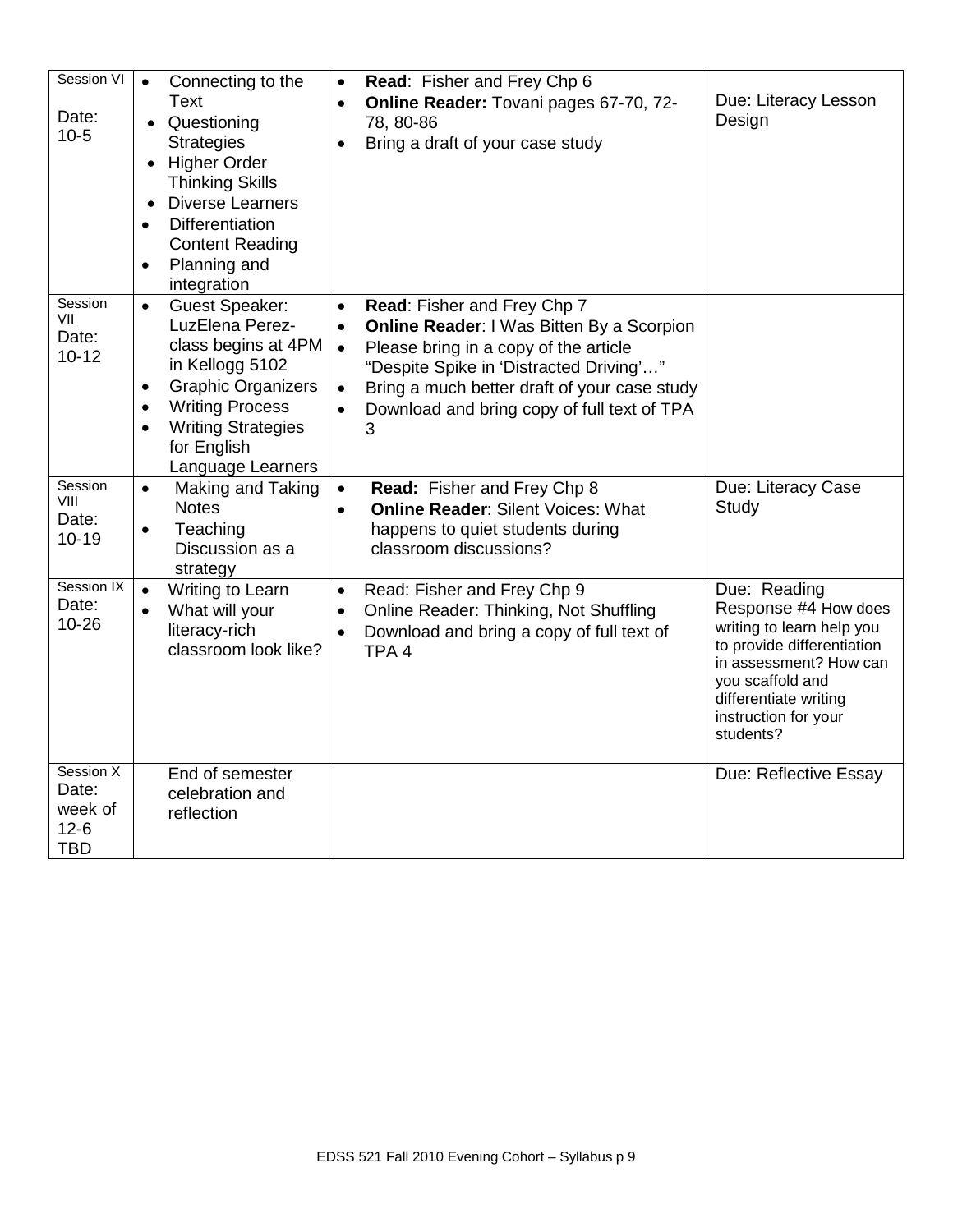# **Student Case Study**

### *General Information*

*"Teachers are committed to students and their learning. Accomplished teachers act on the belief that all students can learn. They treat students equitably, recognizing the individual differences that distinguish their students one from the other and taking account of these differences in their practice. They adjust their practice as appropriate, based on observation and knowledge of their students' interests, abilities, skills, knowledge, family circumstances and peer relationships" (from National Board Core Proposition I).* 

This assignment is designed to help you think about individual student needs within the context of whole class instruction and assessment. As a teacher, you will use assessment on a regular basis to determine how and what your students are understanding so that you can, not only monitor their progress, but inform your teaching decisions. The purpose of this assignment is for you to get to know a special needs student better, assessing his/her literacy strengths and needs as well as his/her attitudes about reading and writing and academic success in general. Knowing that you cannot do this type of in depth assessment with 160+ students in a secondary setting, it is important to recognize that you need to "know" your students. There are parts of this case study that you can do with all students, e.g. attitudinal inventories, reading and writing practices surveys, analyzing results from standardized tests (especially if your school provides summary sheets), informally assessing writing samples, etc. A more involved assessment, like this case study, would be conducted with a few students who you know need additional help and you want to pin point their needs to more accurately modify your teaching practices.

## *Analyzing and Writing your Findings:*

This will be a written academic/narrative piece. It uses both data and your own personal observations to "tell the story of a student." While the general directions and guide questions are meant to be addressed in your writing, they are provided as a guide only. They are not meant to be answered in bullet form or brief comments with incomplete sentences. Academic writing and professionalism in your comments should be maintained at all times. Use a pseudonym to keep your students anonymous. Black out all names that appear on the data, evidence, and student work you attach to the written analysis. Be professional in your comments and writing.

#### Directions:

**1. Selecting a student:** In an ideal situation you would have access to an AVID, ELD, or other content-area classroom where, after talking with the teacher and spending some time in the classroom, you would make a student selection. If this is not possible, do your best to find a willing student—someone you don't know particularly well. It is very important to have your student bring in a signed permission letter from home. You may want to talk to one of the teachers with whom you are working or your site supervisor, explain the assignment and ask for some suggestions of students who might benefit from a case study assessment. Select a student who the classroom teacher recommends as someone who is having some difficulty with reading. It often helps to enlist the support of your student by explaining this is a requirement for your literacy class and letting him/her know how much you appreciate his/her help, etc.

**2. Prewrite/pre-reflect:** Pre-write for a paragraph or two about the assumptions, questions and expectations you have about your student and her/his school experience before you spend time with her/him.

Instruments to assist you with gathering data: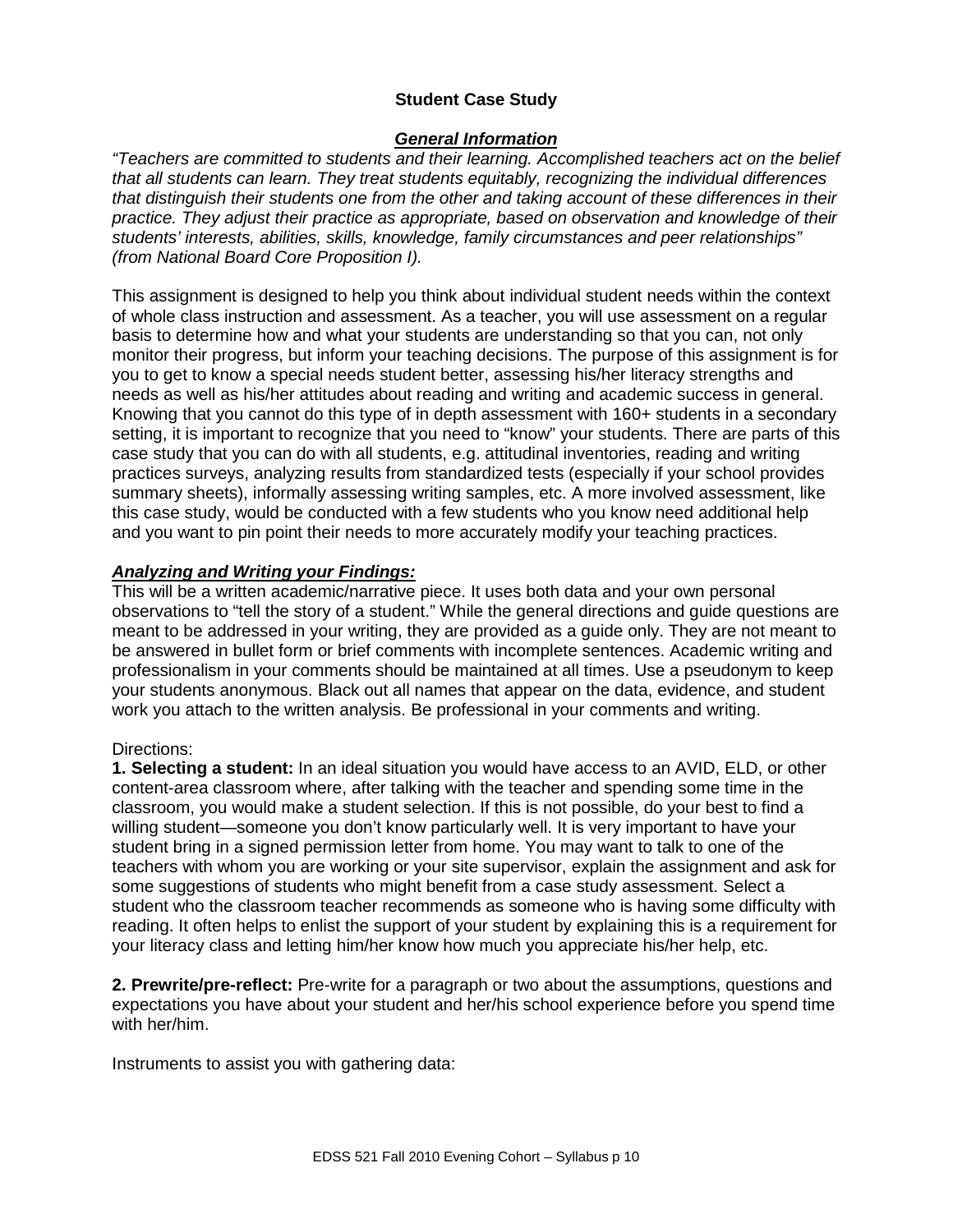**1. Individual Student Interview:** Explain to your student why you are doing this assignment and what you hope to learn from it. Ask permission to gather some information about their school history and current interests. Much of this information could also be gleaned from a whole class Interest Inventory. Ask your teacher if one was administered in the beginning of the year or if you could devise one to administer now. Interview topics:

- ♦ Ask how many schools the student has attended.
- ♦ Find out if the student moved during the first three to four grades of elementary school
- ♦ Ask about the student's early memories of learning to read and write (use your own literacy autobiography as a guide here).
- ♦ Ask how the student felt about school in grades 1-3, 4-6, junior high/middle school, high school. Look for any changes in attitude and ask for details. (If the student doesn't really open up here, you may try telling him/her an experience you had in middle school where a kid picked on you or someone made fun of your hair, etc. and ask the student if anything like that ever happened and how that made the student feel. Remember to be personable without being too personal)
- ♦ Ask how the student feels about school now.
- ♦ Ask how the student to tell you about his/her experiences and background in your particular subject area. Encourage the student to be honest, assuring the student that you understand if the subject you teach isn't necessarily their favorite.
- ♦ Ask the student what other language he/she uses. Ask if he/she can read and write in both languages; ask which language is used with friends and family. Some students will be able to describe in which language they "think," and if they still move in and out of two languages when learning in different content areas—ask about this.
- ♦ Ask the student what his/her aspirations and goals are. Look for any connection with knowledge and skills in your content area that you can identify and explain to the student?
- ♦ Remember to ask about family influences on the student's literacy, e.g. Does the student read at home? Does his/her family have much reading material around the house,? etc.
- ♦ Ask what extracurricular activities and interests the student has both in and outside of school. Is there a connection to your subject area that you can use to motivate the student.
- ♦ Ask what the student considers to be the best way for him/her to learn and what conditions keep him/her from learning.

Don't ask for information you are able to get from existing data (see list below). Use your own intuition and stop the questioning if your student seems to find all this too intrusive. Some students will be glad to talk about themselves and will offer even more information than you are asking, while others will be more reluctant to share information with someone they do not know well.

**2. Gather existing data:** You may or may not be able to access the following data, but it is valuable information and helps to add pieces to the puzzle. You may ask your on-site supervisor or the recommending teacher for access to this information.

- Ask if you can see the results of any pre-existing standardized test results.
- Ask if you can access the student's grades from past years.
- Ask if the teacher saved a writing sample from the beginning of the year and if there is a current writing sample. This writing sample may not be from the teacher with whom you are student teaching. It may be from the English teacher, if that teacher is different. Be sure to ask the circumstances surrounding the writing of the piece, e.g. was it a 10 min. journal entry, a prompt completed in one sitting, or a piece that went through the writing process with editing.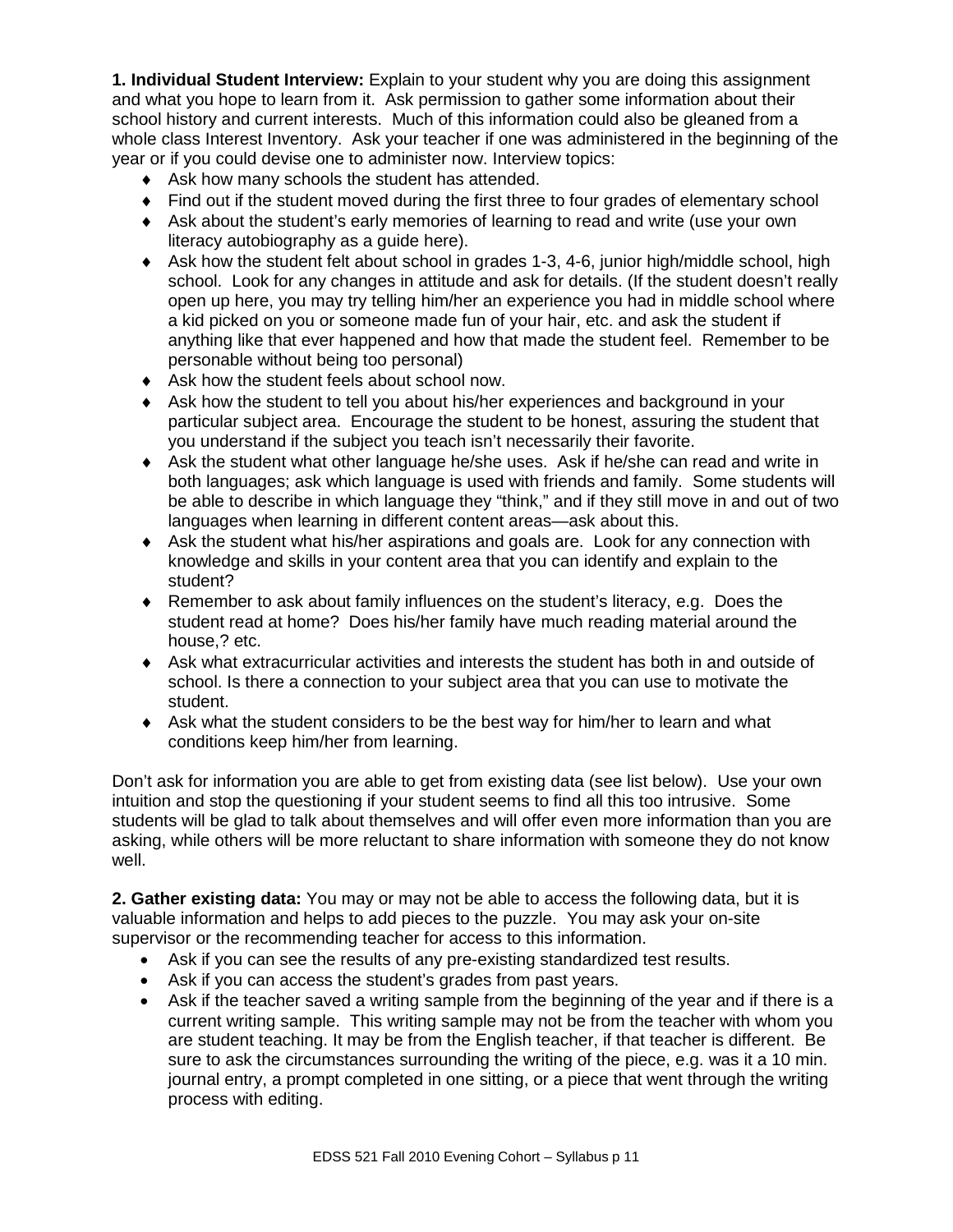- Ask if the teacher distributed and collected any interest inventories or attitudinal surveys at the beginning of the year.
- Ask the teacher what he-she has noticed about the student, e.g. regular or irregular attendance, hands work in on time, seems to be socially acclimated, etc. anything that the teacher has noticed might be useful information.

**3. Shadow your student:** Spend 3 periods during the day with your student as well as breaks, lunch and/or an extracurricular activity that is related to school. Observe and include in your notes:

- Date of shadowing
- A description of each class; including size, length, number of students, expectations of student performance, and climate of the class.
- How the student responds in situations throughout the period
- Learning strategies your student demonstrates (especially reading and writing)
- Interaction your student has with teacher and peers
- Description of non-class time
- Reflection of the day; your overall reaction to events of the day, where and why your student was most involved, any problem areas your student encountered.

**4. Design and administer a Content Area Reading Inventory (CARI).** You may only want to administer the CARI to your two selected students; however, it can easily be administered to a whole class and helps you to determine any difficulties the class may have in reading your required textbook.

# **In subject area groups, take a passage from a content text.**

## Modified from:

Dornan, R., Rosen, L., & Wilson, M. ((1997). *Multiple voices, multiple texts: Reading in the secondary content areas.* Portsmouth, NH: Heinemann.

The CARI is a teacher-made group or individual reading assessment tool based on the core text or reading material in the classroom. It measures students' performance reading subject material. The CARI is different from just previewing the text in that it helps to diagnose your students' ability to independently read and comprehend the text. There is no standardized way to create a CARI; however, most sources recommend that it contain questions covering the use of text components and study aids, vocabulary knowledge and strategies, and comprehension.

Construct about 15 questions from the following areas:

# **Vocabulary and Comprehension: Choose a selection from the textbook, 1-2 pages, depending on the amount of text on each page.**

- Vocabulary knowledge and Strategies, e.g. defining words, inferring meaning from context, finding and applying definitions from dictionary or glossary (5-6 questions)
- Comprehension, e.g. finding text-explicit information (fact/recall), finding text-implicit information (inferential meaning) (8-10 questions)
- Learning aids, e.g. graphs, charts, tables, maps, study questions, etc. (2-3 questions). You may combine text and a chart or graph if that is more typical of the types of reading your students will do, e.g. math text.

*Question construction can be varied, including multiple choice, fill in the blank, short answer.*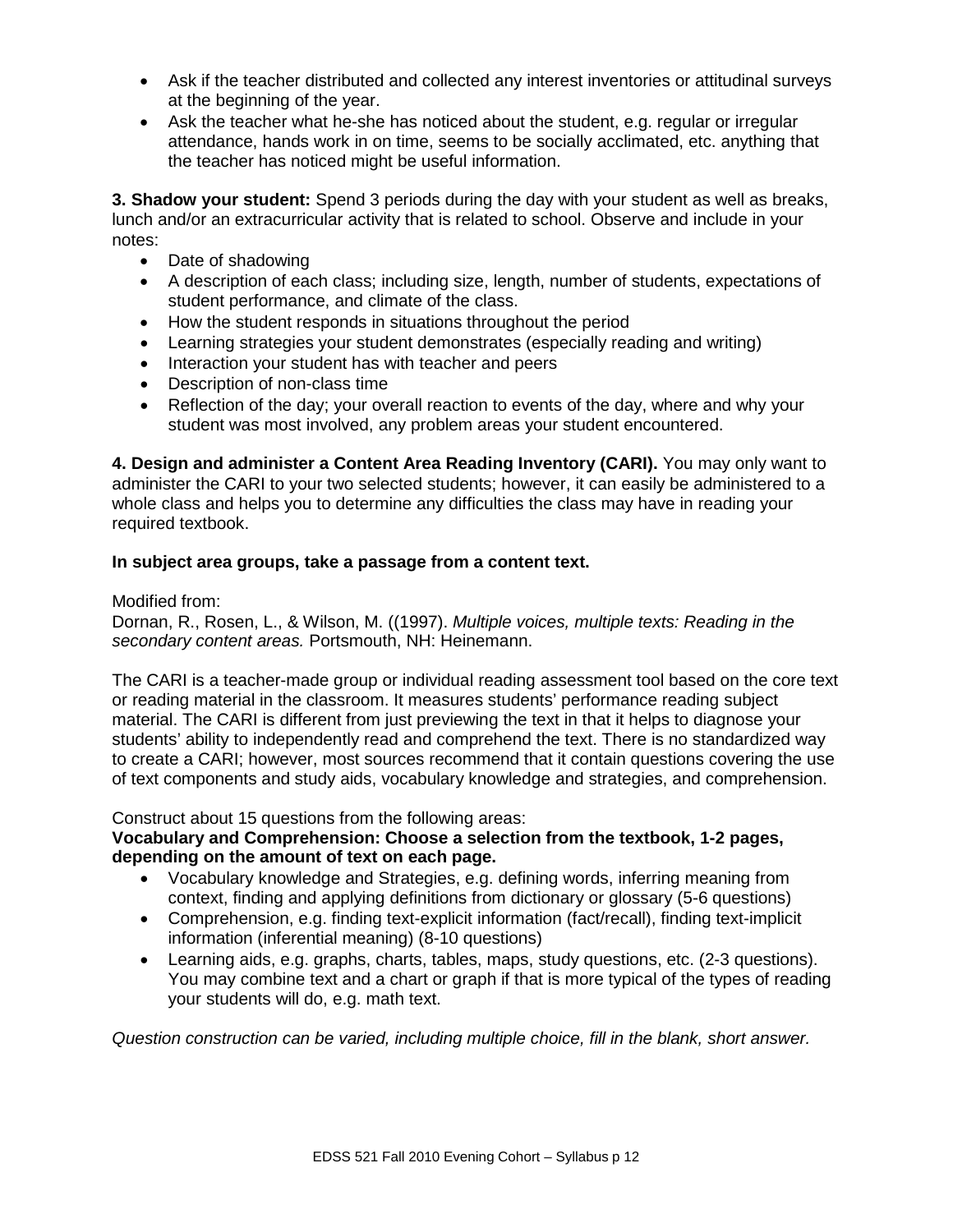Sample questions for American history:

This section of the Reading Inventory deals shows how well you can deal with academic vocabulary as well as your ability to understand what you read in this text. Turn to page 599 and read Section Three, "The Great Depression shatters the prosperity of the 1920s."Then answer the following questions based on the reading.

- 1. In the middle of the 1<sup>st</sup> paragraph, why is the word **prosperity** highlighted in dark print? Write your own definition of this word, using information from the paragraph.
- 2. Examine the chart on p. 600. What industries were most negatively affected by the economy during the Depression?
- 3. The section survey at the end identifies important terms. If you can't find a term, where do you look for information?
- 4. How did overproduction and overspeculation lead to the stock market crash of 1929? (inferential)
- 5. How did the Hoover administration respond to the Great Depression? (fact/recall)
- 6. Why were farmers hit hardest by the Depression? (inferential)
- 7. What influence did the auto license tag on p. 604 have on the 1932 election? (inferential) ETC.

# **Administration of the CARI:**

Although the CARI is designed to be administered to a whole class, you may choose to administer it only to your selected students. Be sure students know that the CARI is for their benefit—to help you plan for instruction—not as a grade in the grade book.

Observe students, especially your case study student(s), as they take the inventory, noting who looks stressed, who can't seem to find the answers to the questions, who breezes through the inventory, and who just gives up. Recording these observations and comparing them to the CARI scores will give additional insight into each student's inventory results and reading abilities as well as into the text's "friendliness."

Analyze the results with item analysis. If the first 4 questions deal with text organization and structure, then determine how students did in that particular section. If the next 4 questions deal with vocabulary, then analyze that section separately, as well. Do the same for the comprehension questions, even identifying which are fact/recall, and which are inferential. Although analyzing the "whole" inventory score is helpful, item and section analysis will yield more beneficial information for particular strengths and weaknesses.

While there are certain questions that you will want to look at yourself, one suggestion is to ask students to exchange papers for correction. This allows you to "teach" parts of the book as you review the questions and answers. Once scores are calculated, go over the CARI with the class, giving students a chance to discuss where and why they had problems. This also helps to inform your teaching and identify areas of strength and weakness.

After collecting data, in your narrative include the following information. Suggested resources are included in parentheses:

- Gender and age of the student
- Explain why you selected this student.
- Explain the instructional challenge that he/she presents.
- Identify the student's linguistic background. Explain how the information will influence your academic instructional planning, including assessment.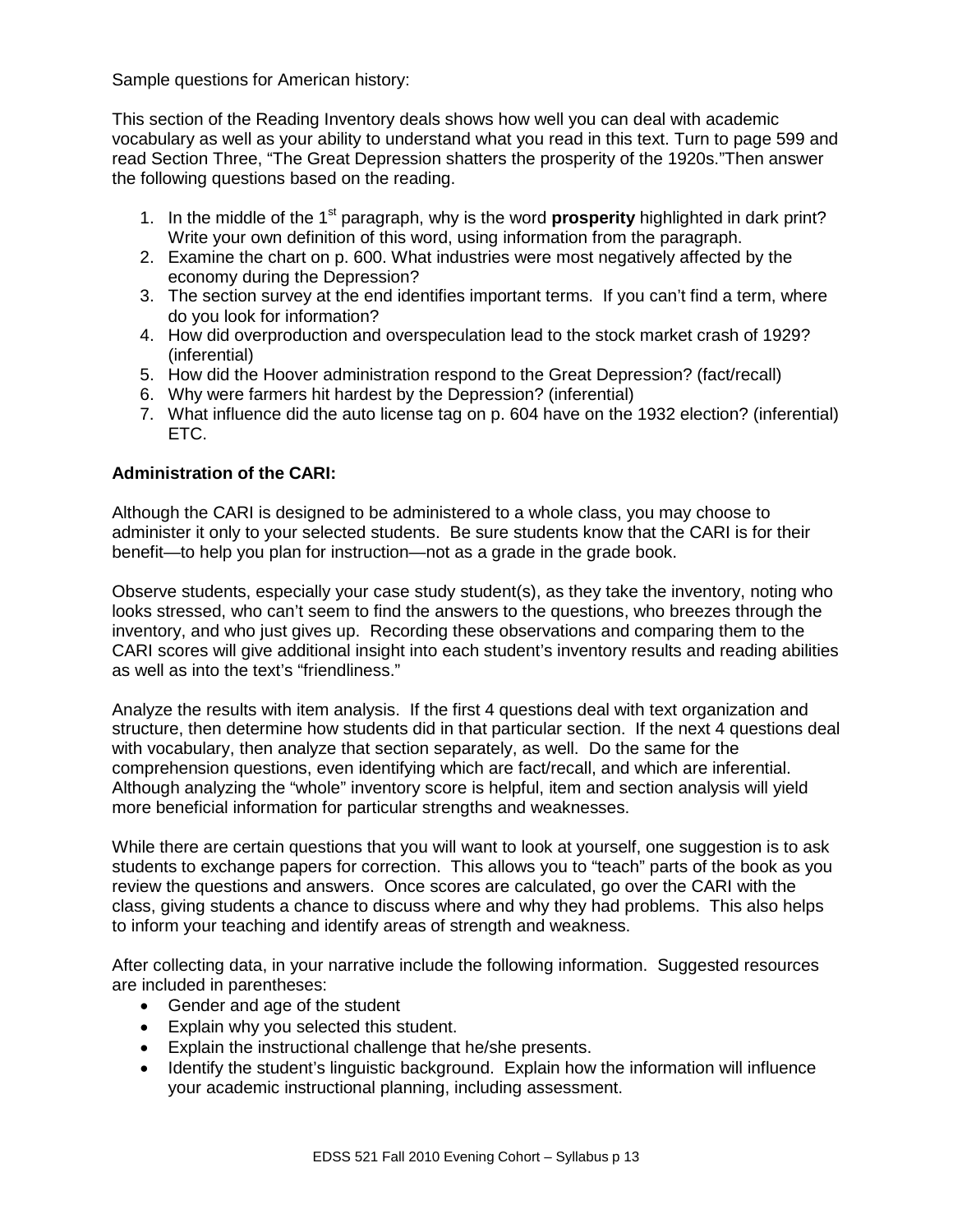- Explain what you learned about the student's academic language abilities in relations to his academic content area (CELDT scores, Content Area Reading Inventory (CARI), information from current teacher, past teacher, AVID teacher, ELD teacher, cumulative records). Explain how the information will influence your academic instructional planning, including assessment.
- Describe the student's content knowledge and skills in this subject matter (cumulative records, e.g. past grades in this content, current grades, standardized test scores in this content, CARI). Explain how the information will influence your academic instructional planning, including assessment.
- Describe any physical, social, and emotional development relevant to this academic content area (interview, interest inventory, information from other teachers). Explain how the information will influence your academic instructional planning, including assessment.
- Describe the student's cultural background including family and home relevant to this academic content area (interview, cumulative records). Explain how the information will influence your academic instructional planning, including assessment.
- Describe any special considerations, including health issues relevant to this academic content area (cumulative records, information from cooperating teacher). Explain how the information will influence your academic instructional planning, including assessment.
- Identify any interests and aspirations relevant to this academic content area (interview). Explain how the information will influence your academic instructional planning, including assessment.
- Other relevant information especially related to any aspect of this academic content area and your particular class, e.g. attendance, extracurricular activities, etc. (interview). Explain how the information will influence your academic instructional planning, including assessment.
- Reflect upon your findings. Looking back on your original prewriting/pre-reflection, which assumptions held true and which did you have to struggle with in terms of disparities? What do your preliminary assumptions, etc. say about where you are as a teacher and what you need to focus on with future students? What implications does this experience have for you as a future teacher? What kind of "a-ha's" did you experience while completing this case study?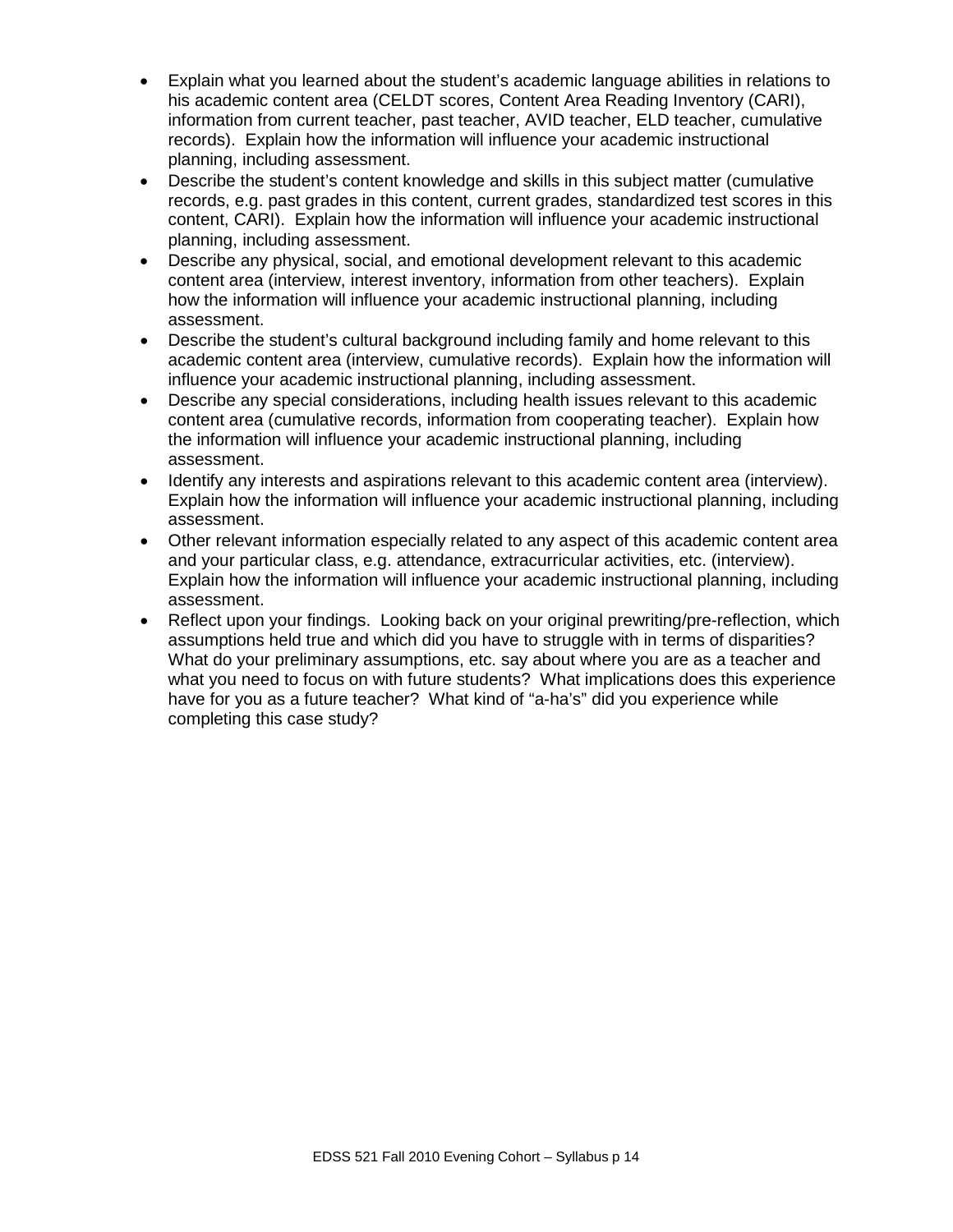#### **ASSESSMENT Checklist and Rubric FOR STUDENT CASE STUDY**

**Name: \_\_\_\_\_\_\_\_\_\_\_\_\_\_\_\_\_\_\_\_\_\_\_\_\_\_\_\_\_\_\_\_\_\_\_\_\_\_\_\_\_\_ Date: \_\_\_\_\_\_\_\_\_\_\_\_\_\_\_\_\_\_\_\_\_\_\_\_**

**You must include feedback from a peer as well as your own self assessment on this checklist and rubric.** 

#### Check for review

| Peer | Self | Instructor                                                                 |
|------|------|----------------------------------------------------------------------------|
|      |      | Gender and age of the student                                              |
|      |      | Reasons for selecting this student are explained.                          |
|      |      | Instructional challenge that the student represents are explained.         |
|      |      | Student's linguistic background identified and accompanied by an           |
|      |      | explanation of its influence on academic instructional planning, and       |
|      |      | assessment.                                                                |
|      |      | Student's academic language abilities are described and accompanied by     |
|      |      | an explanation of the influence on academic instructional planning,        |
|      |      | including assessment.                                                      |
|      |      | Student's content knowledge and skills in your subject matter are          |
|      |      | described and accompanied by an explanation of the influence on            |
|      |      | academic instructional planning, including assessment.                     |
|      |      | Student's physical, social, and emotional development is described         |
|      |      | accompanied by an explanation of its relevance to the student's ability in |
|      |      | this academic content area and its influence on academic instructional     |
|      |      | planning, including assessment.                                            |
|      |      | Student's cultural background, including family and home, are described    |
|      |      | accompanied by an explanation of its relevance to this academic content    |
|      |      | area and its influence on academic instructional planning, including       |
|      |      | assessment.                                                                |
|      |      | Student's interests and aspirations are described accompanied by an        |
|      |      | explanation of how the information influences academic instructional       |
|      |      | planning, including assessment.                                            |
|      |      | The analysis shows evidence of editing and proofreading final draft so     |
|      |      | that errors in spelling, punctuation, capitalization and usage do not      |
|      |      | impede comprehension.                                                      |
|      |      | Reflection indicates knowledge of student and its influences on academic   |
|      |      | planning, instruction, and assessment.                                     |
|      |      | The writing includes observations and opinions supported by data to "tell  |
|      |      | a story."                                                                  |
|      |      |                                                                            |

Peer Comments:

Self Comments:

Instructor Comments: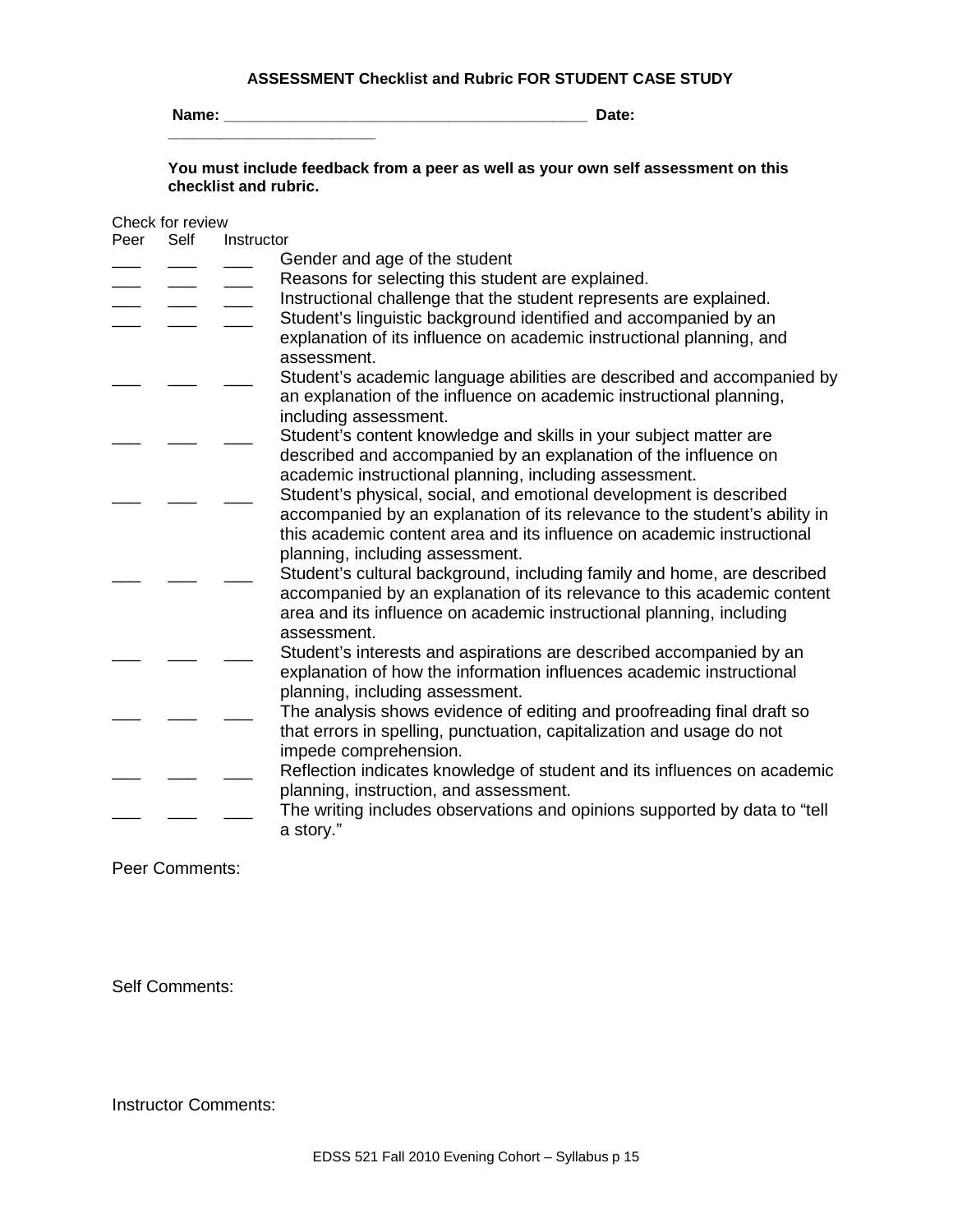| Lesson Creator: |  |
|-----------------|--|
| Peer Reviewer:  |  |

# **EDSS 521 Lesson Plan Rubric**

Check off each of the criteria that are present and acceptable. If any area needs revision, do not check it off.

| <b>Criteria</b>                                                                                                                                                                                                                                                                                                                                                                                                                                                                                                  | Peer | <b>Self</b> | Inst. |
|------------------------------------------------------------------------------------------------------------------------------------------------------------------------------------------------------------------------------------------------------------------------------------------------------------------------------------------------------------------------------------------------------------------------------------------------------------------------------------------------------------------|------|-------------|-------|
| 1. Student Facts:<br>• Facts about the whole class strengths and needs indicate knowledge of<br>students and considerations for teaching.<br>• Accommodations for ELL and Spc. Needs students are appropriate based<br>on the requirements of the lesson and knowledge of students.                                                                                                                                                                                                                              |      |             |       |
| 2. Lesson Objective(s):<br>• Content objective clearly defines what students will do to demonstrate<br>their mastery of the content and literacy processes that are the goals of<br>the lessons.<br>• Language objective supports academic language development.<br>• Practice in at least 2 of the language skills (reading, writing, listening,<br>speaking) is provided.<br>(TPE 5)                                                                                                                           |      |             |       |
| 3.Assessment:<br>• Formative and summative assessment ensures knowledge of students'<br>understanding for both teacher and student.<br>• Where appropriate and helpful, rubrics provide clear criteria for content<br>and behavioral expectations.                                                                                                                                                                                                                                                               |      |             |       |
| 4. Lesson Plan:<br>• Steps/components of the lesson plans are thoroughly described to show a<br>coherent sequence and progression of the lesson for building content-<br>related concepts and language skills. (TPE 9)<br>• Questions and prompts are included when specified in the lesson plan<br>• Differentiation for Special Needs and English Learners addresses content,<br>process, and/or product<br>• Management and procedures are outlined for such activities as bell work,<br>forming groups, etc. |      |             |       |
| 5. Instructional Activities:<br>• Activities provide scaffolding and practice for mastery of key concepts and<br>academic vocabulary. (TPE 6)                                                                                                                                                                                                                                                                                                                                                                    |      |             |       |

Peer Comments:

Instructor Comments:

*The Maintenance and Development of Positive Teacher Dispositional Behaviors*